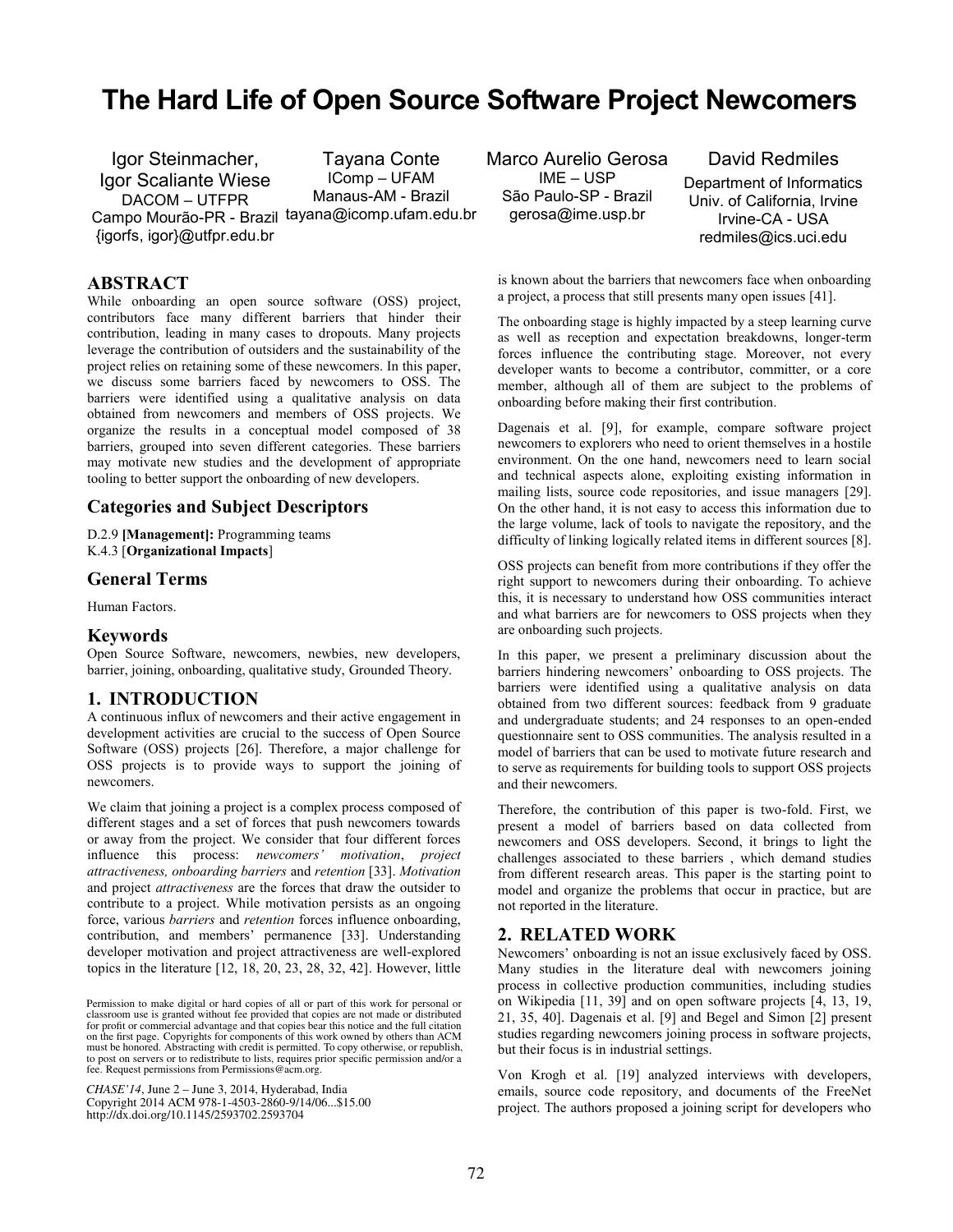want to take part in the project. Nakakoji et al. [25] studied four OSS projects to analyze the evolution of these communities. They presented eight possible roles for the community members and structured them into a model composed of concentric layers, like the layers of an onion. This structure was later called the onion patch, and other authors conducted studies based on this model [13, 15, 16]. Although these papers deal with the evolution of members' participation in OSS communities, they focus on newcomers after the onboarding.

Some researchers tried to understand the barriers that influence the retention of newcomers are. Zhou and Mockus [44] worked on identifying the newcomers who are more likely to remain in the project in order to offer active support for them to become longterm contributors. Jensen et al. [13] analyzed mailing lists of OSS projects to verify if the emails sent by newcomers are quickly answered, if gender and nationality influence the kind of answer received, and if the reception of newcomers is different in users and developers lists. Steinmacher et al. [35] used data from mailing list and issue tracker to study how reception influences the retention of newcomers in an OSS project.

There are also some studies presenting tools to support newcomers' first steps. Čubranić et al. [8] presented Hipikat, a tool that supports newcomers by building a group memory and recommending source code, mails messages, and bug reports to support newcomers. Wang and Sarma [40] present a Tesseract extension to enable newcomers to identify bugs of interest, resources related to that bug, and visually explore the appropriate socio-technical dependencies for a bug in an interactive manner. Park and Jensen [26] show that visualization tools support the first steps of newcomers in an OSS project, helping them to find information more quickly.

Mentoring is also explored as a way to support newcomers. Malheiros et al. [21] and Canfora et al.[4] proposed different approaches to identify and recommend mentors to newcomers of OSS projects by mining data from mailing lists and source code versioning systems.

As listed, there are some efforts to study newcomers to OSS. Moreover, we conducted a systematic literature review on barriers faced by newcomers to OSS [34] and, for the best of our knowledge, there are no studies focusing specifically on identifying the barriers for newcomers to OSS projects. In this paper, we try to identify these barriers and provide motivation for further researches related to them.

# **3. IDENTIFYING ONBOARDING BARRIERS**

To understand the key barriers for newcomers during onboarding, we performed a qualitative analysis on feedback obtained from students and from members of different OSS projects.

## **3.1 Data Collection**

We conducted a qualitative analysis over data obtained from newcomers and from community members. Newcomers' data consists of nine feedback received from PhD candidates and undergraduate students after contributing to OSS projects as part of a course assignment. All the students were newcomers to the projects they were contributing. The PhD candidates were all males, experienced developers, with 30 years old or more. The undergraduate students were four males and one female, with ages among 21 and 24 year old, and were attending to the last semester of Internet Systems course, therefore, about to join the software development industry.

The students contributed to the projects JabRef (2 graduate/2 undergraduate), LibreOffice (2 undergraduate), Mozilla Firefox (3 graduate). After accomplishing the assignment, their feedback was collected by means of an open-ended questionnaire. We created the questionnaire using  $\angle$  LimeSurvey<sup>1</sup> and the students answered it via internet. The goal of the questions was to enable students to debrief, and provide the general problems they faced during their onboarding.

The community data was obtained from 24 answers to an open question sent to developers mailing lists and forums of OSS projects. The messages were posted and the answers received during October, 2013. We sent the message to 6 different projects: atunes, audacity, LibreOffice, Apache OpenOffice, Mozilla Firefox, and jEdit. We chose projects from different business domains. It is important to notice that none of them deliver development frameworks or scaffolding technologies, since this kind of project usually is generally more complex and demand higher and more specific skills and knowledge. These characteristics could hide some possible barriers encountered by newcomers, once these newcomers can face complex problems related to technological and learning gap during onboarding.

The questionnaire delivered to the community members was composed of two questions to profile the contributor (project and contribution time), and an open question: "*In your opinion, what are the main difficulties faced by newcomers when they want to start contributing to this project? (Consider technical and nontechnical issues)***."**

We received 24 complete answers to the questionnaire, from contributors of eight different projects, as presented in Table 1. Regarding how long they had been contributing to the project, the distribution is presented in Table 2. We received answers from people that contributed to 6 different projects, and that contributed to the projects for different periods (ranging from newcomers to experienced members).

**Table 1. Project to which participants mainly contribute**

| Project                         | Count          | Percentage |
|---------------------------------|----------------|------------|
| LibreOffice / Apache OpenOffice | 9              | 37.50%     |
| aTunes                          |                | 12.50%     |
| Mozilla Firefox                 |                | 12.50%     |
| Audacity                        | $\mathfrak{D}$ | 8.33%      |
| jEdit                           |                | 4.17%      |
| OpenVPN                         |                | 4.17%      |
| FreePlane                       |                | 4.17%      |
| Emacs                           |                | 4.17%      |
| Did not inform                  |                | 12.50%     |

| Table 2. Period of contribution for questionnaire respondents |  |
|---------------------------------------------------------------|--|
|---------------------------------------------------------------|--|

| For how long have you being contributing to | Count        | Percentage |
|---------------------------------------------|--------------|------------|
| the project?                                |              |            |
| Less than 6 months                          |              | 29.17%     |
| Between 6 months and 1 year                 |              | 12.50%     |
| Between 1 year and 3 years                  | $\mathbf{b}$ | 25.00%     |
| More than 3 years                           |              | 33.33%     |

1 http://www.limesurvey.org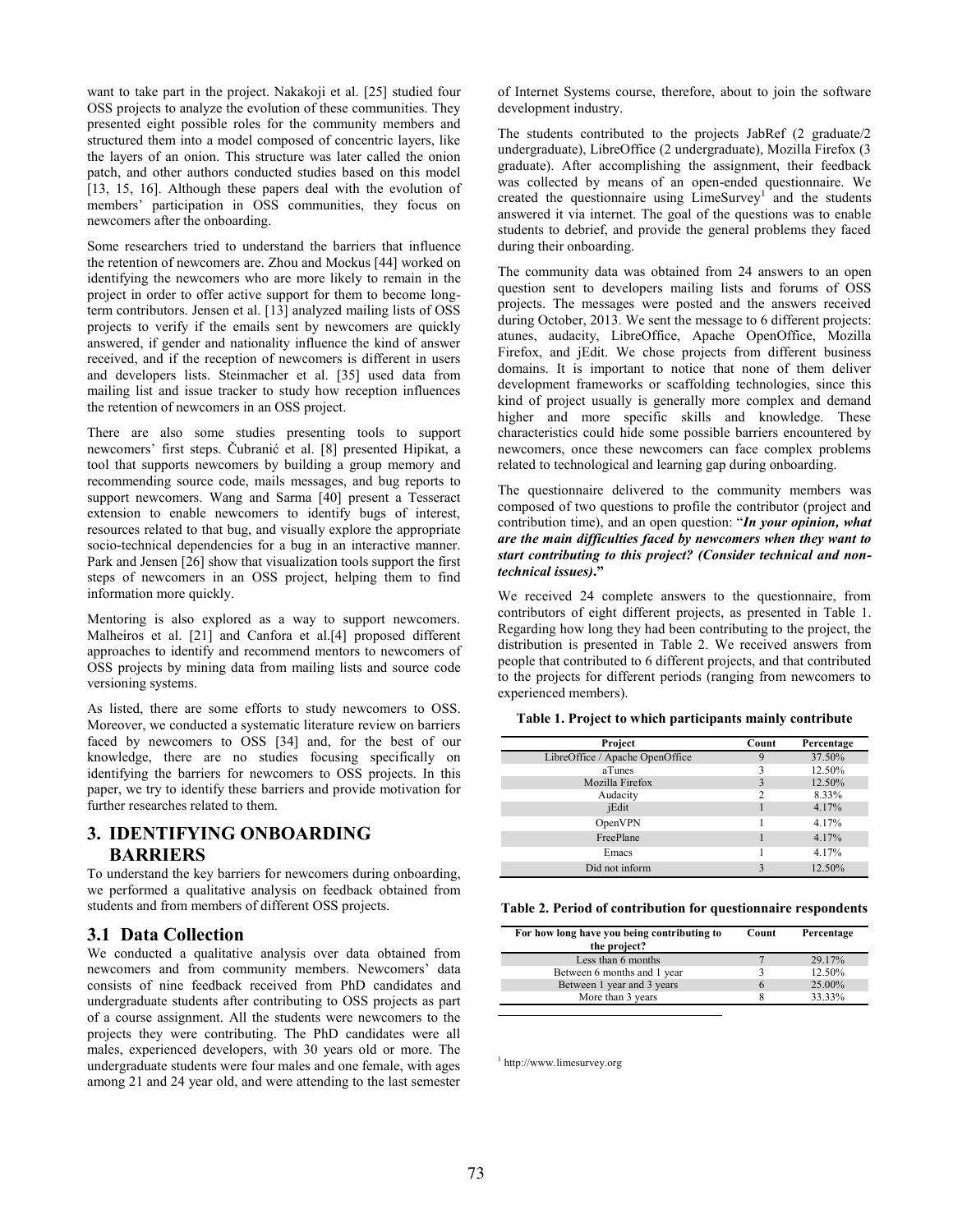## **3.2 Qualitative Data Analysis**

We analyzed the data using procedures of Grounded Theory (GT) [38], which is based in the concept of coding. Coding can be divided into three steps: open coding, where concepts are identified and their properties and dimensions are discovered in the data; axial coding, where connections between the codes are identified and grouped according to their properties to represent categories; and selective coding, where the core category (that integrates the theory) is identified and described. In this study, we applied just the open and axial coding steps, because it allows us to identify the barriers for newcomers to OSS.

The open coding process was conducted in parallel by three researchers. Each researcher quoted and coded the documents independently. After coding, we discussed the quotes and codes until they come to a consensus for the whole set of documents. After the discussion, we started some iterations of axial coding, followed by discussions and changes in codes and categories. In the next section, we present the results from this analysis.

### **3.3 Results and Discussion**

During the coding process, seven categories emerged from the data along with 38 barriers. Table 3 presents an overview of these categories, as well as the count of the documents, quotes, and barriers coded. The count of documents is also reported in terms of count of feedback and count of answers to the open question in which that category appeared.

The identified categories represent a group of barriers that the participants believed to affect the participation of newcomers to OSS projects. Following, we provide a brief description of these categories, highlighting some of the barriers evidenced.

|  | Table 3. Overview of Categories that Emerged |  |
|--|----------------------------------------------|--|
|  |                                              |  |

| Category                         | # of documents<br>(feedback/question) | #quotes   | # barriers     |
|----------------------------------|---------------------------------------|-----------|----------------|
| Issues to build/set up workspace | 8(4/4)                                | 15(10/5)  | 5              |
| Code issue                       | 15(7/8)                               | 21(11/10) | 5              |
| Problem with documentation       | 15(8/7)                               | 23(15/8)  | 10             |
| Newcomer Behavior                | 3(0/3)                                | 3(0/3)    | $\overline{c}$ |
| Newcomer Tech. Knowledge         | 12(4/8)                               | 16(7/9)   | 7              |
| Social Interaction Issue         | 11(6/5)                               | 12(8/4)   | 6              |
| Finding a way to start           | 11(8/3)                               | 22(18/4)  | 3              |

**Issues to build/set up the workspace**: setting up and building the workspace hinder newcomer onboarding to OSS. To modify the application it is necessary to build the application locally first, what can take time and demotivate the newcomer. During our analysis, this category appeared in eight documents, and is related to the following barriers: issues setting up workspace, platform dependency, problem finding out the correct source code, and library dependencies. One participant reported that "*the biggest problem was how to get project from SCM and it to work properly. "* This quote is illustrates the barrier issues setting up workspace, the most reported barrier (eight quotes in six documents) under this category.

Table 4 presents the barriers and who reported them split according to source and period of contribution of the participant. We can see that the more experienced members do not see this category of barriers as a real issue. However, students and new developers reported their issues. Thus, in this case, it is necessary to make the community aware of this issue so they have a chance to provide the right support to the newcomers.

There are many open research opportunities and challenges related to building/setting up workspace barriers. For example: what is the most effective solution to this problem from the newcomers' perspective? What tooling is needed to make it simple for the community to offer these solutions? Can mechanisms to support newcomers building the workspace increase the number of contributors/contributions or is this barrier necessary to filter interested/skilled newcomers and keep the quality of code?

| Table 4. Build/set up workspace barriers per data source and |                     |  |  |
|--------------------------------------------------------------|---------------------|--|--|
|                                                              | time in the project |  |  |

| Data Source                              | Feedback        | <b>Ouestions</b>      |                                        |                      |
|------------------------------------------|-----------------|-----------------------|----------------------------------------|----------------------|
| Background/<br>Time in the project       | <b>Students</b> | Less than<br>6 months | <b>Between 6 months</b><br>and 3 years | More than 3<br>vears |
| Issues setting up                        |                 |                       |                                        |                      |
| Platform dependency                      |                 |                       |                                        |                      |
| Finding<br>the<br>correct<br>source code |                 |                       |                                        |                      |
| Library dependencies                     |                 |                       |                                        |                      |

**Code issues**: this category comprises the barriers that are related to the source code of the products. To contribute a newcomer usually needs to change existing source code. Therefore, it is necessary for the newcomer to have enough knowledge about the code to start his contributions. Figure 1 presents the barriers related to this category: codebase size, bad quality of code, lack of code standards, problem to understand the source code, and outdated code. Regarding problems understanding the source code (identified in five documents), one participant reported that "*the main difficulty was getting used to the code*" and pointed as a possible cause the need to "*define very clearly what the standards of the developed software, including the class and methods naming.*" Codebase size is also frequently cited, and can be summarized by this quote: "*huge codebase that takes time to learn.*" Bad quality of code also deserves to be evidenced. The following quotes (from respondents) illustrate this barrier: "*Relatively poor code quality*"; a problem is "*the junk code.*"



**Figure 1. Graphical representation with the associations related to the Code Issues barriers category**

In **Error! Not a valid bookmark self-reference.**, we present the barriers and who reported them split according to the data source and the period of contribution of the participant. Here we can see that newcomer students do not see the codebase size as an issue, while practitioners mentioned it as a possible barrier. Possibly, the newcomers reported the same barrier as a problem to understand the code, which was largely mentioned by the students. It is also possible to verify that the quality of code is reported by both students and long term contributors.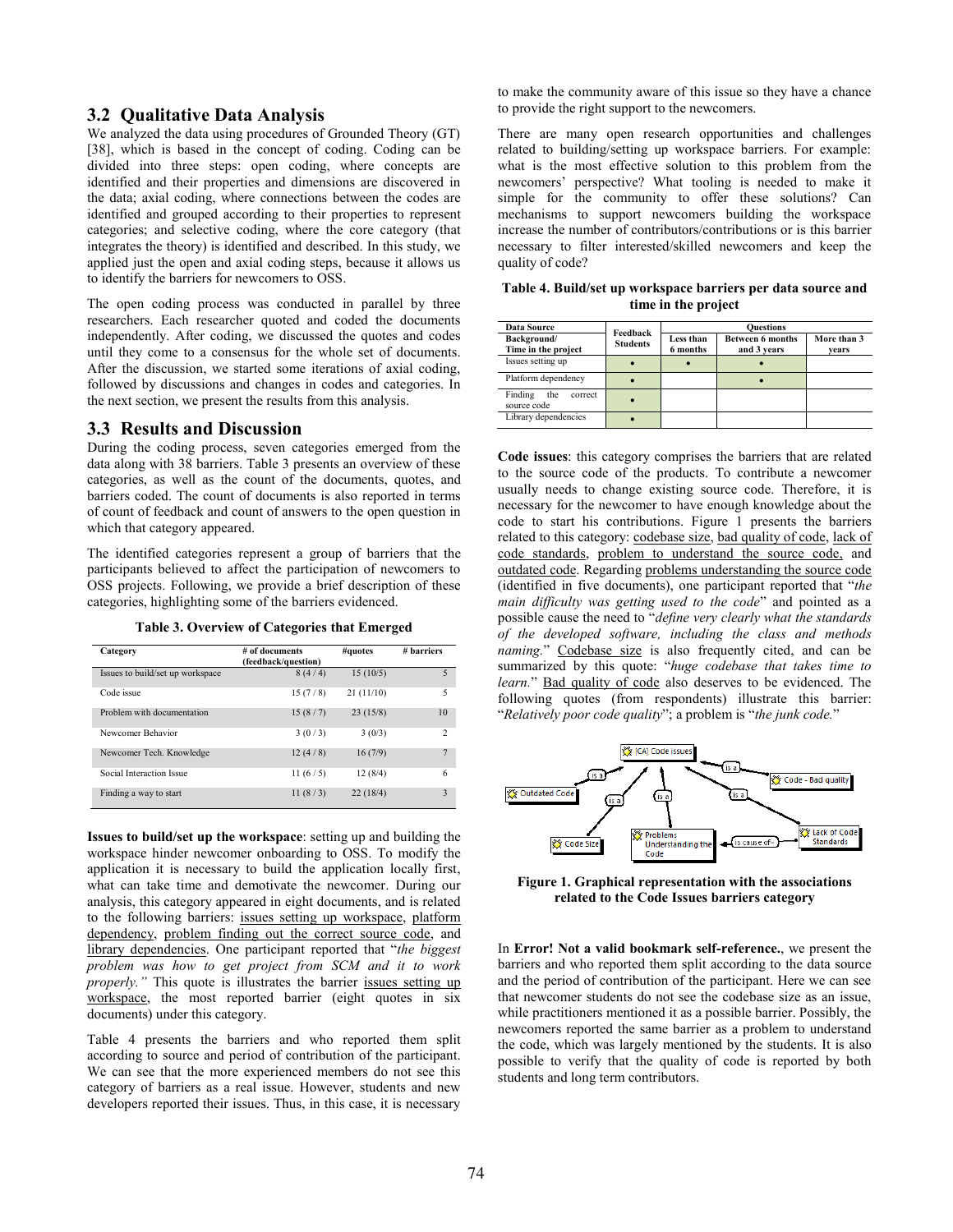| <b>Data Source</b>                 | Feedback        |                       | <b>Ouestions</b>                       |                      |
|------------------------------------|-----------------|-----------------------|----------------------------------------|----------------------|
| Background/<br>Time in the project | <b>Students</b> | Less than<br>6 months | <b>Between 6 months</b><br>and 3 years | More than 3<br>vears |
| <b>Bad Quality of Code</b>         |                 |                       |                                        |                      |
| Codebase Size                      |                 |                       |                                        |                      |
| <b>Outdated Code</b>               |                 |                       |                                        |                      |
| Problems<br>Understanding the code |                 |                       |                                        |                      |
| Lack of Code Standards             |                 |                       |                                        |                      |

**Table 5. Code issues reported per data source and time in the project**

Strategies to improve code comprehension and bad quality code detection are topics already tackled in current literature [1, 6, 17, 31]. However, we are not aware of the use of techniques and methods proposed in the literature to support newcomers to OSS. More studies to verify the effectiveness of using these approaches with OSS newcomers is a fruitful area of research. An example of study is the one conducted by Park and Jensen [26], who analyzed the effectiveness of visualization tools to support newcomers understanding about the code architecture.

**Problems with documentation**: newcomers need to learn technical and social aspects of the project to contribute. Thus, problems related to documentation were recurrently reported. In our analysis, we identified ten barriers under this category, as depicted in Figure 2. A barrier that deserves attention here is the lack of documentation. This barrier appears in four documents (five quotes), and it is reported partially as the lack of six specific types of documentation. The following quotes illustrate some of these types:

"*There is no clear documentation about the project organization* ..." (lack of documentation on project structure)

"*Knowing the exact process of contributing (to any given project), which may or may not be documented accurately…*" (lack of contribution process documentation)

"…*because there was no documentation on how to run the project, or on its dependencies"*(lack of documentation on setting up workspace)Table 6 Other than lack of documentation, we also identified spread documentation, unclear documentation, and outdated documentation as barriers for newcomers. On the other hand, some people reported positive newcomers about documentation, which contradicts four barriers. For example, a respondent of the open question told that "there's tons of up-todate documentation;" and a student reported that "the project provided all the information for building the project."

Table 6 reports the barriers and who reported them. We can see that, again, the more experienced members did not perceive the issues reported by the newcomers. When looking at students' feedback, we see that six documentation issues were reported, showing how these barriers can hinder the first steps of newcomers.

Lack and improper documentation lead to problems that affect not only OSS projects, but also software projects in general. Understanding the code structure and the application architecture with a proper documentation is harder. However, it is interesting to investigate why documentation is perceived as a barrier by the newcomers: Is there a lack of documentation or the problem is how to find the proper documentation? Is it easy to reach the right



#### **Figure 2. Graphical representation of the associations related to the Documentation Issues barriers category**

documentation?

Other than lack of documentation, we also identified spread documentation, unclear documentation, and outdated documentation as barriers for newcomers. On the other hand, some people reported positive newcomers about documentation, which contradicts four barriers. For example, a respondent of the open question told that "*there's tons of up-to-date documentation;*" and a student reported that "*the project provided all the information for building the project*."

**Table 6. Problems with documentation per data source and time in the project**

| <b>Data Source</b>                               | <b>Ouestions</b><br>Feedback |                       |                                        |                      |
|--------------------------------------------------|------------------------------|-----------------------|----------------------------------------|----------------------|
| Background/<br>Time in the project               | <b>Students</b>              | Less than<br>6 months | <b>Between 6 months</b><br>and 3 years | More than 3<br>vears |
| Lack of Documentation                            |                              |                       |                                        |                      |
| Lack of Documentation<br>on Proj. Structure      |                              |                       |                                        |                      |
| Lack of Documentation<br>on setting up workspace |                              |                       |                                        |                      |
| Lack of Documentation<br>on Contribution Process |                              |                       |                                        |                      |
| Outdated<br>documentation                        |                              |                       |                                        |                      |
| Unclear documentation                            |                              |                       |                                        |                      |
| Spread documentation                             |                              |                       |                                        |                      |
| Code<br>of<br>Lack<br>Comments                   |                              |                       |                                        |                      |
| of<br>Design<br>Lack<br>Documentation            |                              |                       |                                        |                      |
| Code<br>of<br>Lack<br>Documentation              |                              |                       |                                        |                      |

**Newcomer Behavior:** two barriers were identified under this category: lack of newcomer commitment and underestimating the challenge. One member reported that newcomers "*often underestimate the challenge*." Another reported that a problem is that newcomers need "*courage to engage with the development community*." These barriers were raised by three respondents, all of them members of community, as presented in Table 7.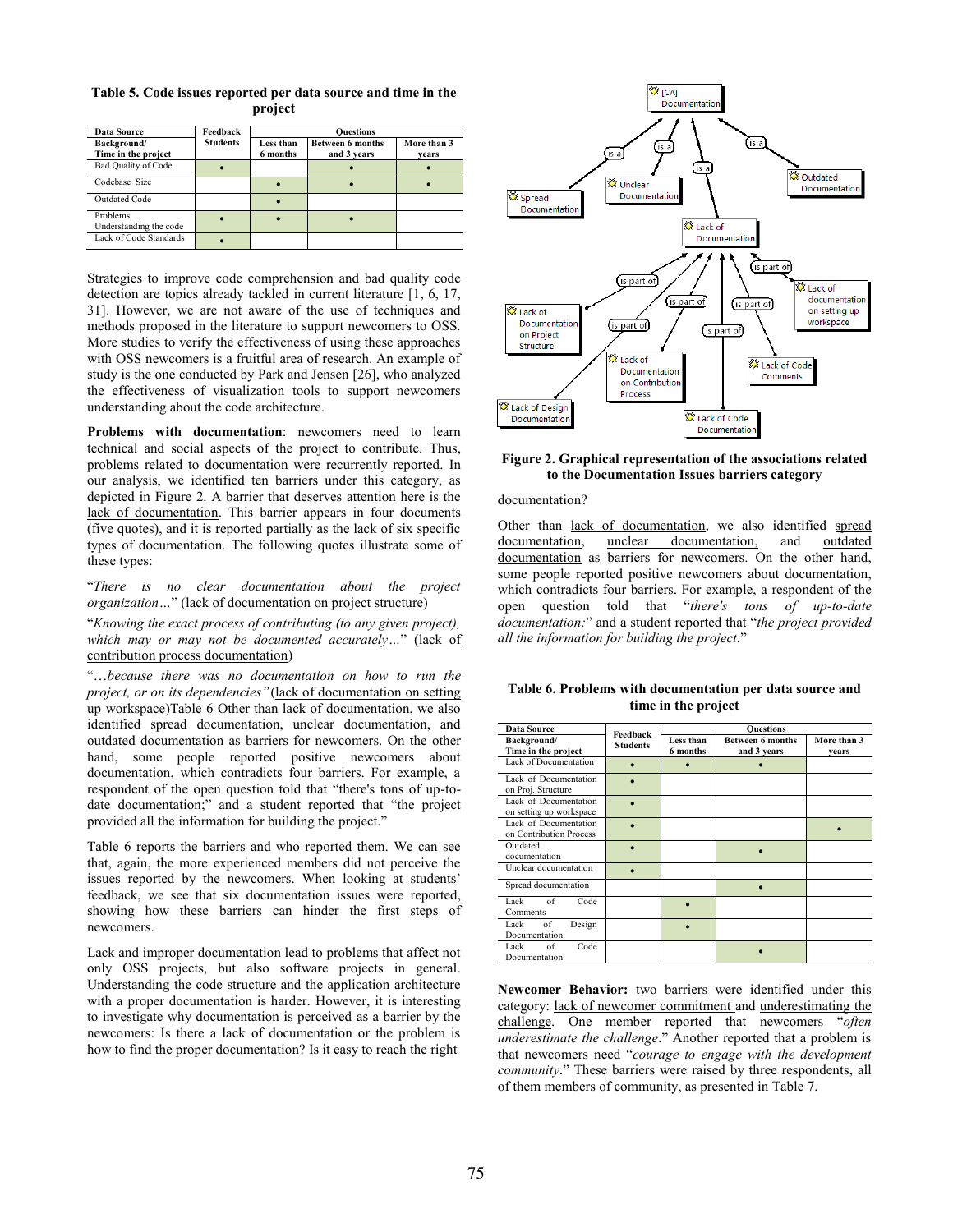**Table 7. Newcomers' behavior barriers organized by source and profile**

| <b>Data Source</b>                  | Feedback        | <b>Ouestions</b>      |                                        |                      |  |
|-------------------------------------|-----------------|-----------------------|----------------------------------------|----------------------|--|
| Background/<br>Time in the project  | <b>Students</b> | Less than<br>6 months | <b>Between 6 months</b><br>and 3 years | More than 3<br>vears |  |
| Lack of Commitment                  |                 |                       |                                        |                      |  |
| Underestimating<br>the<br>challenge |                 |                       |                                        |                      |  |

**Newcomer Technical Knowledge**: seven barriers related to newcomer knowledge were reported in 12 documents analyzed. The barriers identified include previous knowledge on project tooling, choosing the right tooling, previous knowledge on versioning control systems (VCS), lack of knowledge on technologies used, programming language used, learning curve, and learning curve of project tooling. Regarding lack of knowledge on technologies, a student reported: "*my previous knowledge was very little … as the projects use different frameworks, you need to understand these frameworks in order to contribute.*" An open question respondent reported "*understanding obscure old C++*" as a difficulty that evidences programming language knowledge. Learning curve to use the project tooling appears in three different documents, as illustrated by the quote: "*To become acquainted with the used tooling, when the project is rather new and/or changed the tooling it used.*" This category shows that newcomers that wish to contribute must check if the technical skills required for a given task or project match with their skills.

Both newcomers and community members recognize previous knowledge as a barrier that hinders newcomers' onboarding, as it can be observed in Table 8. The point to investigate is how to make the newcomers aware of the skills needed; and, how to support them choosing the right tasks that fits with their knowledge? This is in line with the barriers presented in the next category, "find a way to start."

**Table 8. Newcomers' previous knowledge barriers per data source and time in the project**

| <b>Data Source</b>                         | Feedback        | <b>Ouestions</b>      |                                        |                      |
|--------------------------------------------|-----------------|-----------------------|----------------------------------------|----------------------|
| Background/<br>Time in the project         | <b>Students</b> | Less than<br>6 months | <b>Between 6 months</b><br>and 3 years | More than 3<br>years |
| Previous knowledge on<br>project tooling   |                 |                       |                                        |                      |
| Previous knowledge on<br>VCS               |                 |                       |                                        |                      |
| Choosing<br>right<br>the<br>tooling        |                 |                       |                                        |                      |
| Lack of knowledge on<br>technologies used  |                 |                       |                                        |                      |
| Programming language<br>used               |                 |                       |                                        |                      |
| Learning curve                             |                 |                       |                                        |                      |
| Learning<br>curve<br>on<br>project tooling |                 |                       |                                        |                      |
| of<br>lack<br>General<br>knowledge         |                 |                       |                                        |                      |

**Finding a way to start:** this category represents the barriers related to difficulties that newcomers face when trying to find the right place to start contributing. One of these barriers, find a task to start, is the barrier that appeared in the highest number of documents analyzed, nine. A quote from a student feedback makes it clear: "*We do not know what is easy when we join a project, or at least the size of the problem that we are getting into. It is necessary to take a risk and try a few possibilities.*" This barrier is also supported by the answers received from the community, for example: "*it's not always clear where someone new can jump in and make an impact.*" There are other two barriers identified in this category: find the right piece of code to work on ("*I don't know what are the easiest ones and what part of*  *code should I start looking at*") and outdated list of bugs ("*Issues on bug tracker are not closed frequently*").

In Table 9 we present the evidenced barriers according to the data source and profile of the reporter. We can see that students that were onboarding the project largely reported barriers that are under this category.

**Table 9. Finding a way to start barriers quotes organized by data source and time in the project**

| Data Source                             |                             | <b>Ouestions</b>      |                                        |                      |
|-----------------------------------------|-----------------------------|-----------------------|----------------------------------------|----------------------|
| Background/<br>Time in the project      | Feedback<br><b>Students</b> | Less than<br>6 months | <b>Between 6 months</b><br>and 3 years | More than 3<br>vears |
| Find the right piece of<br>code to work |                             |                       |                                        |                      |
| Outdated list of bugs                   |                             |                       |                                        |                      |
| Find a task to start                    |                             |                       |                                        |                      |

Regarding finding the right piece of code to work, we found some studies in the literature that can support the newcomers [7, 22]. Although, the selection of the most appropriate task developers should choose deserves further investigation, and can be a fruitful topic. A possible research question to be addressed is: How to recommend first tasks to newcomers based on their skills or goals?

**Social Interactions Issues:** this category comprises the barriers related to interaction between newcomer and the community. Among these barriers, we highlight finding someone to help. A newcomer reported that "*there should be someone responsible for receiving and coordinating the onboard of new members in the project*," while a respondent of the open question said that "*It is hard to get someone to give us this kind of information* [*find where to start*]." Finding mentor was also identified as part of the barrier finding someone to help. This category also comprises barriers related to communication issues on the mailing list, including: impolite answers ("*at the beginning it seemed that they did not want help*"); use of intimidating terms and abbreviations; and delayed responses ("*it took time to receive answers to our email*"). However, these barriers related to mailing lists were contradicted by some other respondents, that highlighted the good support offered by the community ("*I was surprised at the way people answered, always very courteous…*") and the prompt answers on the mailing list ("*there's an active development mailing list where newcomers can ask questions which are usually promptly answered*").

In Table 10 we can observe that social issues are reported by the students and by community members that joined the projects recently. In students' case, a possible explanation is that they needed prompt support, as they had a tight schedule to accomplish the assignment. The barriers that are related to finding a mentor/help, have been studied in some researchers, and some tools were already proposed [5, 24, 30, 37].

**Table 10. Social Interaction barriers quotes per data source and time in the project**

| <b>Data Source</b>                 | Feedback<br><b>Students</b> | <b>Ouestions</b>      |                                        |                      |
|------------------------------------|-----------------------------|-----------------------|----------------------------------------|----------------------|
| Background/<br>Time in the project |                             | Less than<br>6 months | <b>Between 6 months</b><br>and 3 years | More than 3<br>vears |
| <b>Delayed Responses</b>           |                             |                       |                                        |                      |
| Impolite answers                   |                             |                       |                                        |                      |
| Finding<br>someone to<br>help      |                             |                       |                                        |                      |
| Use of intimidating<br>terms       |                             |                       |                                        |                      |
| Communication<br><i>ssues</i>      |                             |                       |                                        |                      |
| Finding a mentor                   |                             |                       |                                        |                      |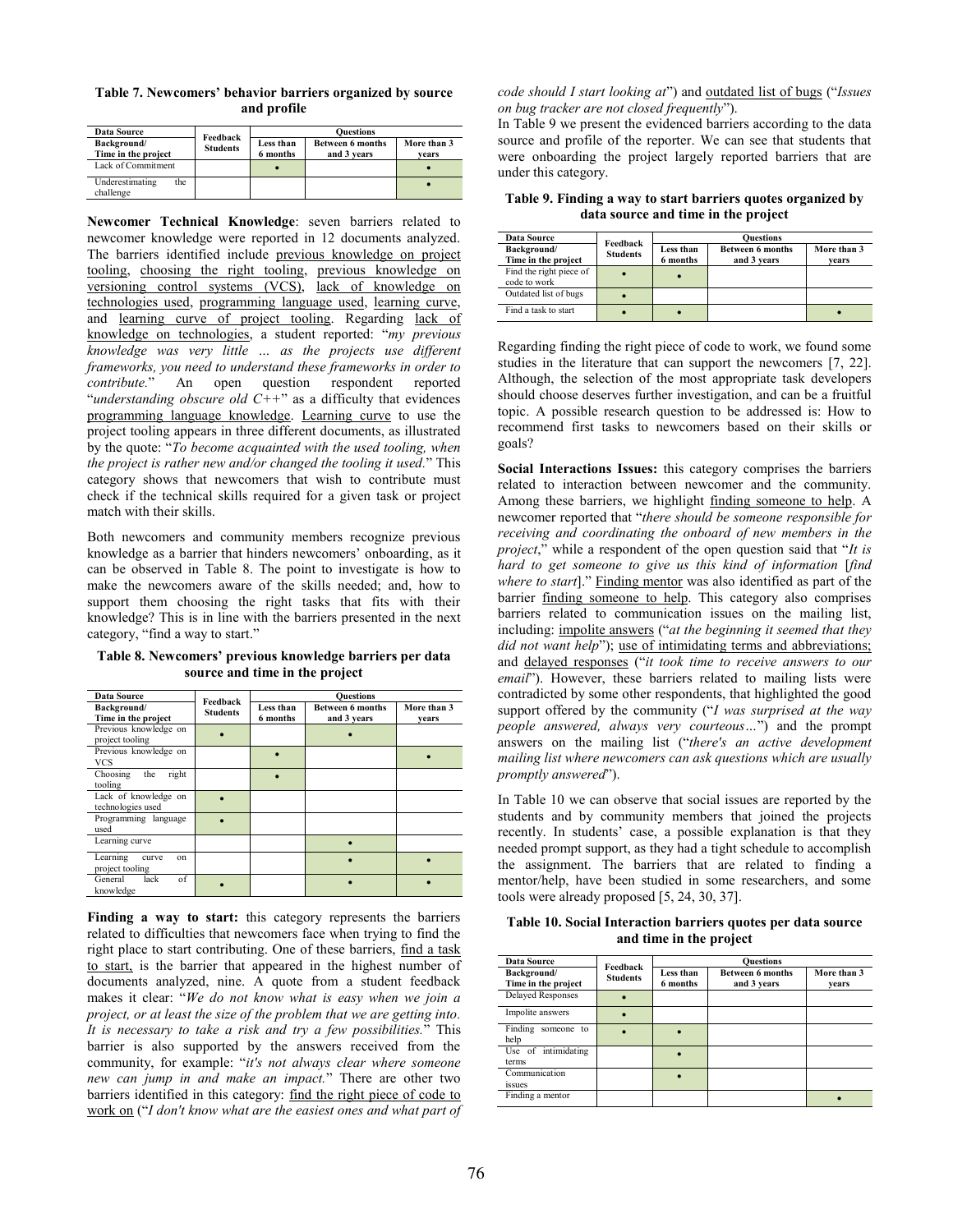In fact, social interactions during newcomers' onboarding have been widely studied lately. They usually analyze historical data from the projects to understand how socialization of newcomers [3, 10, 27], project receptiveness[14, 36] and project social environment [43, 45] influence newcomers onboarding.

## **4. CONCLUSION AND FUTURE WORK**

The results of our qualitative analysis based on feedback from newcomers and members of OSS projects resulted in the emergence of seven categories of barriers that hinder newcomer onboarding to OSS projects.

The qualitative analysis helped us to identify barriers and relationships of barriers that influence the newcomer onboarding in OSS projects. It is possible to notice that the onboarding process of a newcomer to an OSS can be a tough task. Each of the categories presented can motivate and provide insights to further researches and enable investigations in different perspectives.

In the particular case of this study, we found that the two most reported barriers - find a task to start and problems setting up the local workspace - are not well explored by the literature.

We believe that by using these results it is possible to offer the insights needed to start researching ways to facilitate the influx of newcomers to OSS projects. We found barriers that can motivate researches in different areas, including behavioral sciences, collaborative systems, human computer interactions, and their intersections with software engineering.

We recognize that the sample used was not the ideal, comprising two different sources of data and involving subjects from a many different projects and different skill levels. This is justified once we are focusing on finding barriers that are common to different OSS projects. Moreover, this study is just a preliminary result of a broader research that aims at investigating and understanding the barriers faced by newcomers in OSS projects.

To further investigate these barriers we are conducting a series of interviews with core members and newcomers identified in OSS projects to confirm the findings of the results of our qualitative studies. In addition to the challenges presented, future directions include surveying a larger sample of practitioners to generalize the qualitative findings. Moreover, we aim building a dashboard to improve newcomers' awareness on project related information. We also plan to map the barriers found to tools proposed in the state-of-art and to those available in the state-of-practice.

## **5. ACKNOWLEDGMENTS**

The authors thank Fundação Araucária for the financial support. Marco receives individual grant from the CNPq and FAPESP. Igor receives grant from CAPES (BEX 2038-13-7). Igor Wiese receives grants from CAPES (BEX 2039-13-3). David Redmiles receives a grant from the US National Science Foundation (#1111446).

## **6. REFERENCES**

- [1] Bassil, S. and Keller, R.K. 2001. Software visualization tools: survey and analysis. *Program Comprehension, 2001. IWPC 2001. Proceedings. 9th International Workshop on* (2001), 7–17.
- [2] Begel, A. and Simon, B. 2008. Novice Software Developers, All over Again. *4th Intl. Workshop on Computing Education Research* (2008), 3–14.
- [3] Bird, C. 2011. Sociotechnical coordination and collaboration in open source software. *Proceedings of the*

*2011 27th IEEE International Conference on Software Maintenance* (Washington, DC, USA, 2011), 568–573.

- [4] Canfora, G., Di Penta, M., Oliveto, R. and Panichella, S. 2012. Who is Going to Mentor Newcomers in Open Source Projects? *20th Intl. Symposium on the Foundations of Software Engineering* (2012), 44:1–44:11.
- [5] Canfora, G., Di Penta, M., Oliveto, R. and Panichella, S. 2012. Who is Going to Mentor Newcomers in Open Source Projects? *Proceedings of the ACM SIGSOFT 20th International Symposium on the Foundations of Software Engineering* (Cary, North Carolina, 2012), 44:1–44:11.
- [6] Cornelissen, B., Zaidman, A., Deursen, A. van, Moonen, L. and Koschke, R. 2009. A Systematic Survey of Program Comprehension through Dynamic Analysis. *Software Engineering, IEEE Transactions on*. 35, 5 (2009), 684–702.
- [7] Cubranic, D. and Murphy, G.C. 2003. Hipikat: recommending pertinent software development artifacts. *Software Engineering, 2003. Proceedings. 25th International Conference on* (May. 2003), 408–418.
- [8] Cubranic, D., Murphy, G.C., Singer, J. and Booth, K.S. 2005. Hipikat: a project memory for software development. *IEEE Transactions on Software* development. *IEEE Transactions on Engineering*. 31, (2005), 446–465.
- [9] Dagenais, B., Ossher, H., Bellamy, R.K.E., Robillard, M.P. and Vries, J.P. de 2010. Moving into a New Software Project Landscape. *Proceedings of the 32sd ACM/IEEE Intl. Conf. on Software Engineering* (2010), 275–284.
- [10] Ducheneaut, N. 2005. Socialization in an Open Source Software Community: A Socio-Technical Analysis. *Computer Supported Cooperative Work (CSCW)*. 14, 4 (2005), 323–368.
- [11] Halfaker, A., Kittur, A. and Riedl, J. 2011. Don't Bite the Newbies: How Reverts Affect the Quantity and Quality of Wikipedia Work. *7th Intl. Symposium on Wikis and Open Collaboration* (2011), 163–172.
- [12] Hars, A. and Ou, S. 2001. Working for free? Motivations of participating in open source projects. *34th Annual Hawaii Intl. Conference on System Sciences* (2001), 9 pp.
- [13] Jensen, C., King, S. and Kuechler, V. 2011. Joining Free/Open Source Software Communities: An Analysis of Newbies' First Interactions on Project Mailing Lists. *44th Hawaii Intl. Conf. on System Sciences* (2011), 1–10.
- [14] Jensen, C., King, S. and Kuechler, V. 2011. Joining Free/Open Source Software Communities: An Analysis of Newbies' First Interactions on Project Mailing Lists. *System Sciences (HICSS), 2011 44th Hawaii International Conference on* (2011), 1–10.
- [15] Jensen, C. and Scacchi, W. 2007. Role Migration and Advancement Processes in OSSD Projects: A Comparative Case Study. *29th Intl. Conf. on Software Engineering, 2007. ICSE 2007.* (2007), 364–374.
- [16] Jergensen, C., Sarma, A. and Wagstrom, P. 2011. The Onion Patch: Migration in Open Source Ecosystems. *19th ACM SIGSOFT Symposium and the 13th European Conf. on Foundations of Software Engineering* (2011), 70–80.
- [17] Khomh, F., Vaucher, S., Gueheneuc, Y.-G. and Sahraoui, H. 2009. A Bayesian Approach for the Detection of Code and Design Smells. *Quality Software, 2009. QSIC '09. 9th International Conference on* (Aug. 2009), 305–314.
- [18] Krishnamurthy, S. 2006. On the intrinsic and extrinsic motivation of free/libre/open source (FLOSS) developers. *Knowledge, Technology & Policy*. 18, 4 (2006), 17–39.